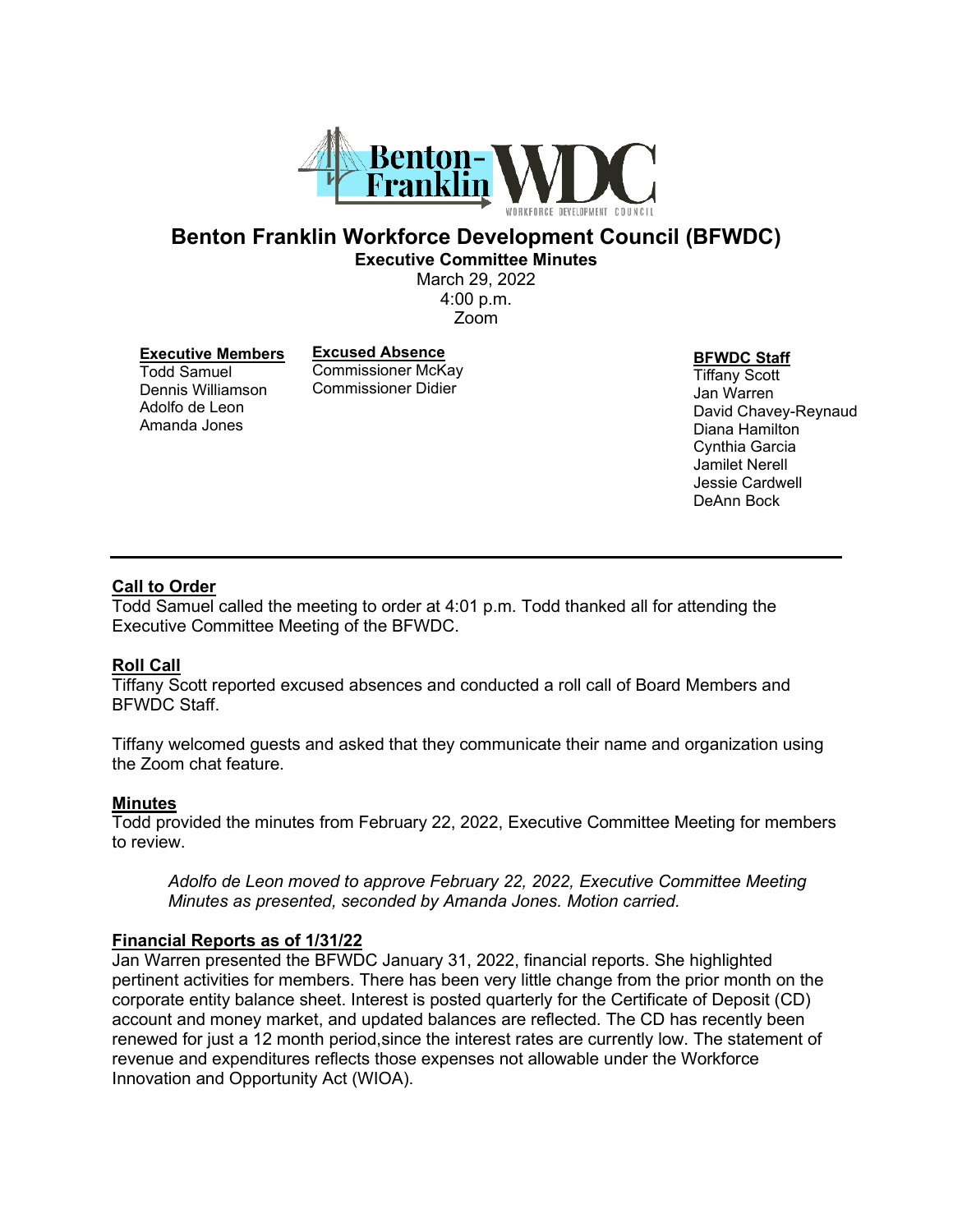The balance sheet for the BFWDC main account shows a receivable for the Department of Commerce grant. The BFWDC can only invoice once per month. There will always be a receivable for the prior month's business. The other receivable is what is due to the corporate entity for the Non-WIOA expenses. The rest is the January portion of the Employment Security Department grants. The revenue and expenditures for the main account payroll are consistent from month to month. Some line items are heavily weighted at the beginning of the program year. The insurance and dues and fees are two examples. The travel line item will increase once the BFWDC participates in state and national offerings (training and conferences).

The balance sheet for the WSCB partnership shows an Infrastructure Funding Agreement (IFA) credit as part of the reconciliation process. The revenue and expenditures statement for the partnership follows the same trend as the BFWDC main account. Rent and facilities are consistent from month to month. Jan commented when asked that she keeps a close eye on these budgets and has no concerns. Should a line item be underspent, the money can be shifted to where the need is.

## **Motion to Approve WorkSource System Policy (WSP)-01 Rapid Response**

Tiffany Scott commented the Adult and Employer Linkage (AEL) Committee previously discussed, moved, and unanimously approved the agenda item. The policy is prescriptive and articulates what needs to be done by whom and when during a Rapid Response event.

*Adolfo de Leon moved to approve WorkSource System Policy (WSP)-01, Rapid Response as presented, seconded by Dennis Williamson. Motion carried.*

## **Motion to Approve WIOA Title 1 PY22 (July 1, 2022 – June 30, 2023) Adult Service Provider Extension to Career Path Service**

Tiffany Scott commented the Adult and Employer Linkage (AEL) Committee previously discussed, moved, and unanimously approved the agenda item. Tiffany mentioned that the motion is being presented by staff now to engage and develop contracts ahead of the program year start date. Diana Hamilton commented that Career Path's strategies for their customers have been successful. They are doing great work, and the performance is cited by our (BFWDC) fund source (Employment Security Department). Diana shared that the monitoring of Career Path demonstrates their stellar outcomes highlighting no findings or disallowed costs.

*Dennis Williamson moved to approve WIOA Title 1 PY22 Adult Service Provider Extension to Career Path Services as presented, seconded by Adolfo de Leon. Motion carried.*

## **Motion to Approve WIOA Title 1 PY22 (July 1, 2022 – June 30, 2023) Dislocated Worker Service Provider Extension to Career Path Services**

Tiffany Scott commented the Adult and Employer Linkage (AEL) Committee previously discussed, moved, and unanimously approved the agenda item. Diana Hamilton shared the same consistency regarding Career Path Services quality as a service provider for Dislocated Workers. Members and staff discussed the value of having a solid service provider like Career Path Services to help our community when faced with the challenges of the COVID-19 Pandemic.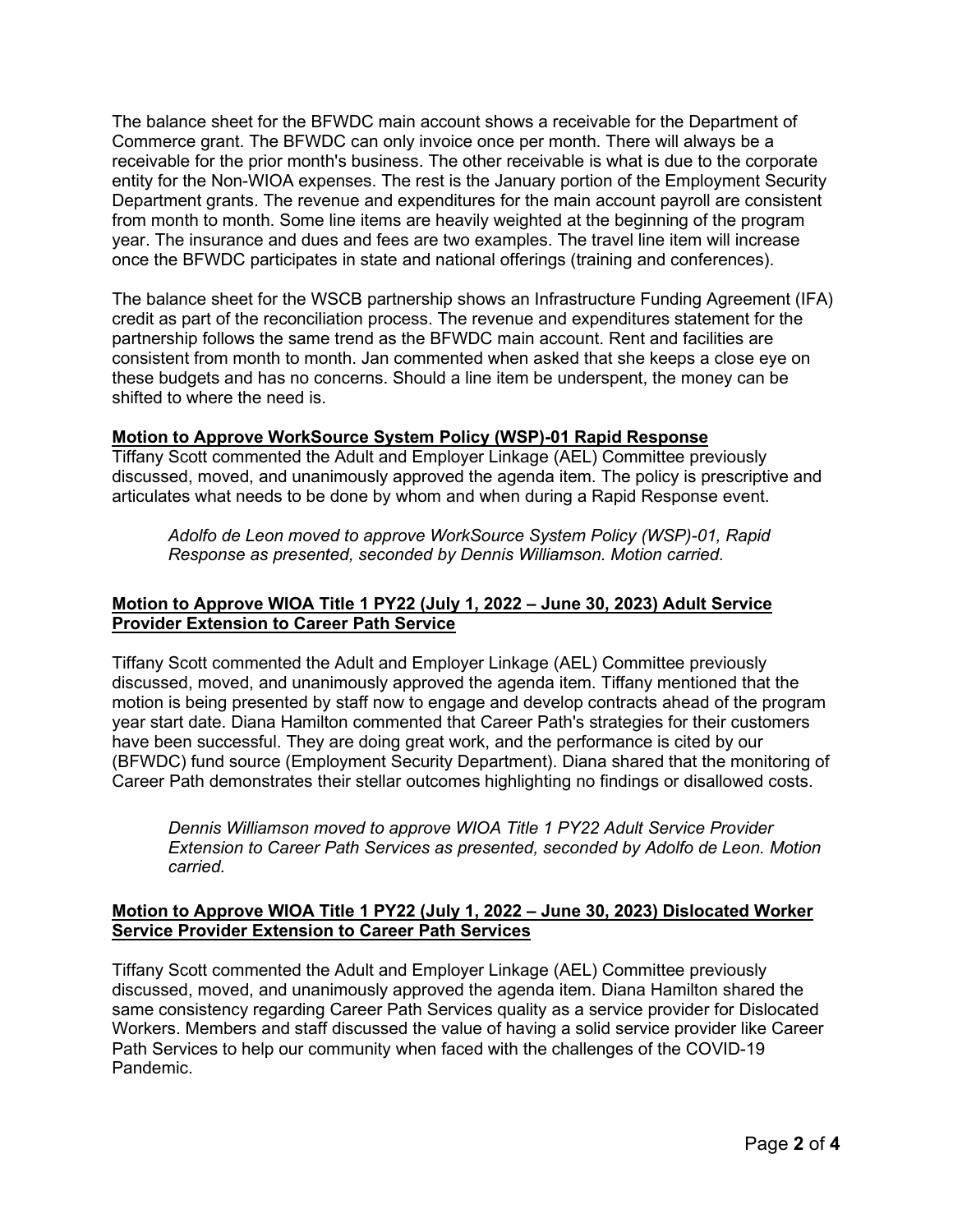*Adolfo de Leon moved to approve WIOA Title 1 PY22 Dislocated Worker Service Provider Extension to Career Path Services as presented, seconded by Dennis Williamson. Motion carried.*

## **Motion to Approve WIOA Title 1 PY22 (July 1, 2022 – June 30, 2023) Youth Service Provider Extension to Career Path Services**

Tiffany Scott commented that the Youth Committee previously discussed, moved, and unanimously approved the agenda item. Tiffany mentioned the collaborative efforts of Career Path Services and Educational Service District 123 are impressive, especially with Open Doors co-enrollment. Cynthia Garcia shared that Career Path Services is a top performer in the state regarding performance. Cynthia likes the YES mentality of Career Path Services.

*Todd Samuel moved to approve WIOA Title 1 PY22 Youth Service Provider Extension to Career Path Services as presented, seconded by Dennis Williamson. Motion carried.*

### **Motion to Approve EcSA Subrecipient Contract for \$245,372 to Career Path Services, Effective April 1, 2022 – June 30, 2023, Utilizing Sole Source Procurement**

Tiffany Scott commented the Adult and Employer Linkage (AEL) Committee previously discussed, moved, and unanimously approved the agenda item. This round offers more flexibility and expands to Benton County. EcSA is here to stay with an additional round 3 coming from the state budget from the ESD perspective. Jamilet Nerell shared that she agrees with what her peers previously shared. The adaptability of Career Path Services is commendable, and they are distinguished.

*Adolfo de Leon moved to approve Economic Security for All (EcSA) Subrecipient Contract in the amount of \$245,372 to Career Path Services, Effective April 1, 2022 – June 30, 2023, Utilizing Sole Source Procurement, seconded by Dennis Williamson. Motion carried.*

## **Motion to Approve WIOA One-Stop Operator Service Provider Extension to the Benton-Franklin Workforce Consortium (BFWC) Effective July 1, 2022 – June 30, 2023)**

David Chavey commented the Adult and Employer Linkage (AEL) Committee previously discussed, moved, and unanimously approved the agenda item. David commended the work of the BFWC and their proactive approach to optimizing the customer experience at WSCB.

*Dennis Williamson moved to approve WIOA One-Stop Operator Service Provider Extension to the Benton-Franklin Workforce Consortium (BFWC) as presented, seconded by Todd Samuel. Motion carried.*

## **Liaison Report Presentation**

David shared details of the Liaison Report. WorkSource Columbia Basin (WSCB) is in a seasonal dip on the employment side of things, which is historically typical. WSCB sees UI traffic come into the center. Weather can impact traffic to the center; there should be an increase in traffic as the weather gets better. WSCB is still down in staff-assisted job seeker and staff assistance services to job seekers compared to pre-pandemic levels. WSCB now offers a